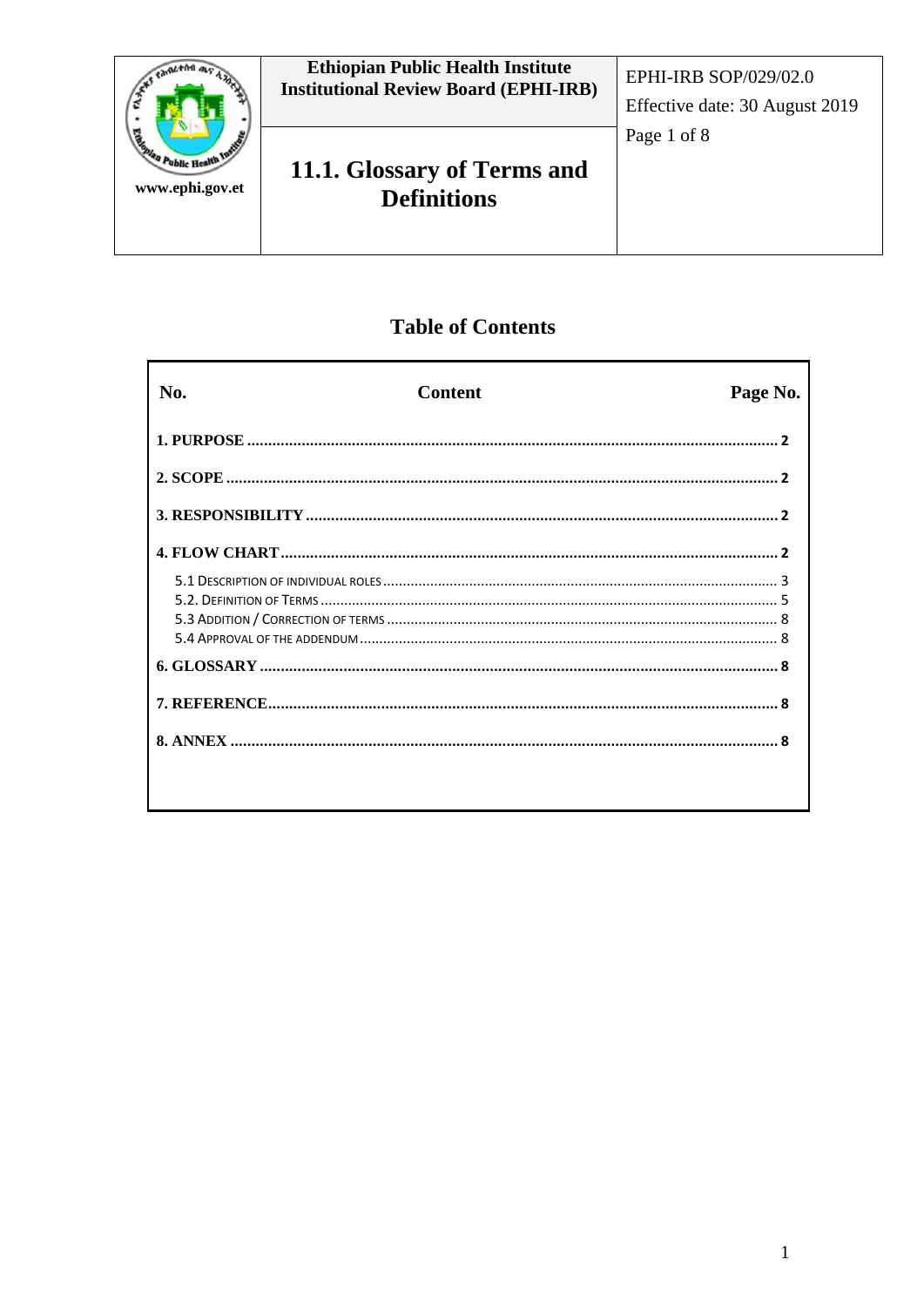

# **1. Purpose**

This SOP provides guidance regarding definition of terms, abbreviations and titles used by the Institutional Review Board IRB and its administrators to facilitate use and understanding of the IRB Standard Operating Procedures and activities

The definitions are divided into two sections:

- Description/definition of individual roles as used in the IRB SOPs
- Description/definition of terms and abbreviation used in the IRB SOPs

# **2. Scope**

This section applies to all IRB SOPs and activities in addition to persons preparing and/or using the SOPs.

## **3. Responsibility**

It is the responsibility of the IRB members to define or determine and approve the appropriateness of the description.

# **4. Flow chart**

| No. | <b>Activity</b>                               | <b>Responsibility</b>  |
|-----|-----------------------------------------------|------------------------|
|     | Description of individual titles and roles    | <b>IRB</b> members and |
|     |                                               | Secretariat            |
|     | Definition of terms                           | IRB members and        |
|     |                                               | Secretariat            |
|     | Addition / Correction of new titles and terms | IRB members and        |
|     |                                               | Secretariat            |
|     | Approval of the new addendum                  | IRB members /          |
|     |                                               | Chairperson            |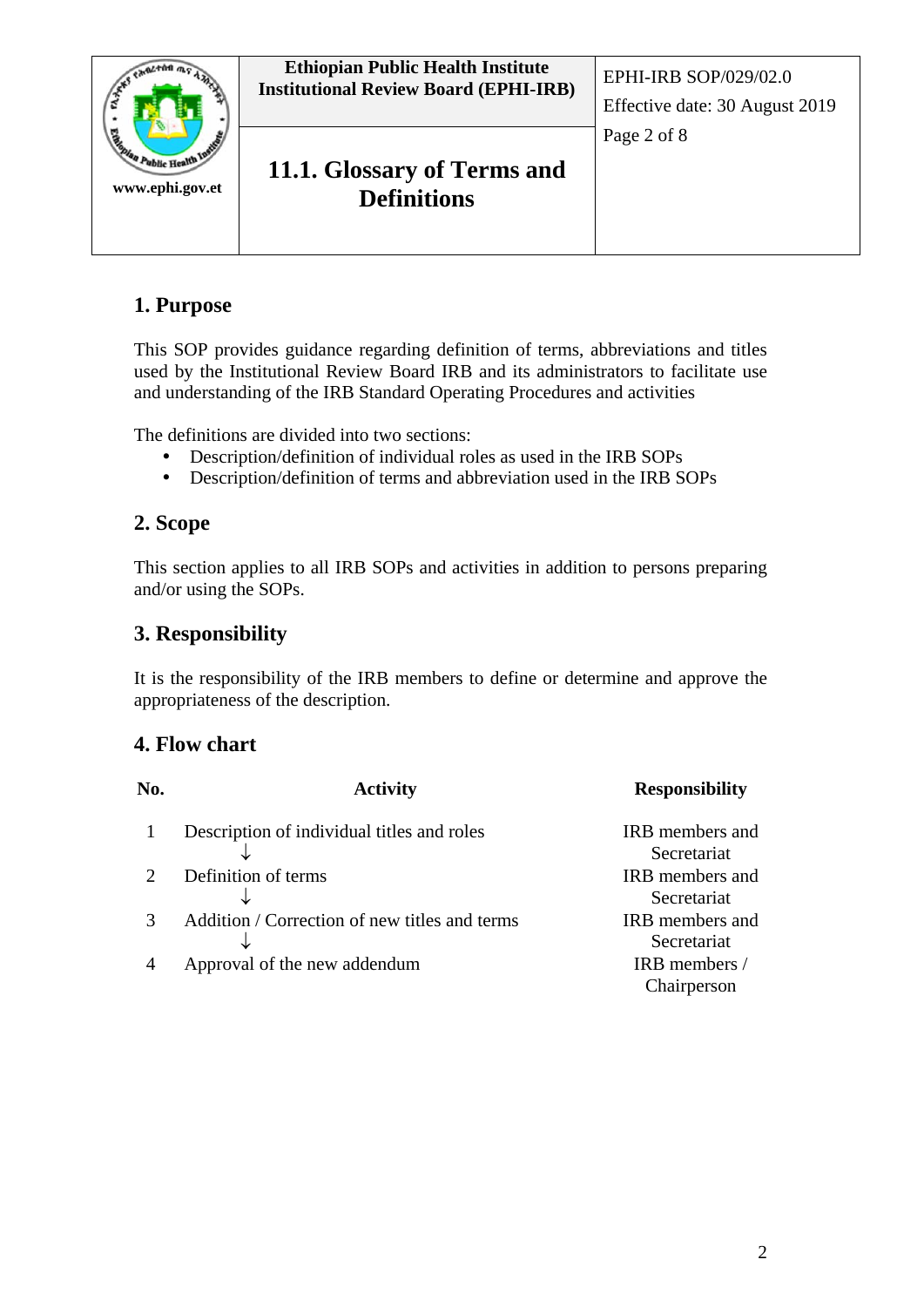

# **5. Detailed instructions**

## **5.1 Description of individual roles**

#### **Chairperson**

A member of the IRB who presides over a board meeting. He/she is also responsible for exemption from review and expedited protocol approvals on behalf of the board.

## **Coordinator (Site)**

The person at the study site who is responsible for managing the study. sometimes, the Principal Investigator is also the site coordinator and manager.

#### **IRB**

The IRB is a body established to review and monitor health research involving human subjects. The primary purpose of such a review is the protection of the rights and welfare of the human subjects. In accordance with applicable national/international regulations, the IRB has the authority to approve, require modifications to, or disapprove research.

The IRB consists of at least one board with at least ten regular members in addition to ten alternate members. Alternates are categorized and given equal status as regular members within the board (i.e., non-scientific or M.D, etc.). The composition of the membership must reflect a diversity of backgrounds sufficient to assure:

- expertise and experience to provide adequate review of research activities
- consideration of race, gender, and cultural backgrounds
- sensitivity to attitudes and concerns of the community and the patient population
- knowledge of applicable regulation, laws and standards of professional conduct and practice
- no member participates in the review process of any study project in which he/she has a conflicting interest
- no gender discrimination

#### **IRB Members**

Employee or nonemployee individuals serving as regular and alternate members in Ethiopian Public Health Institute's review board. This board is constituted in accordance with the IRB membership requirements. Individuals qualified to vote at a duly convened EPHI-IRB meeting.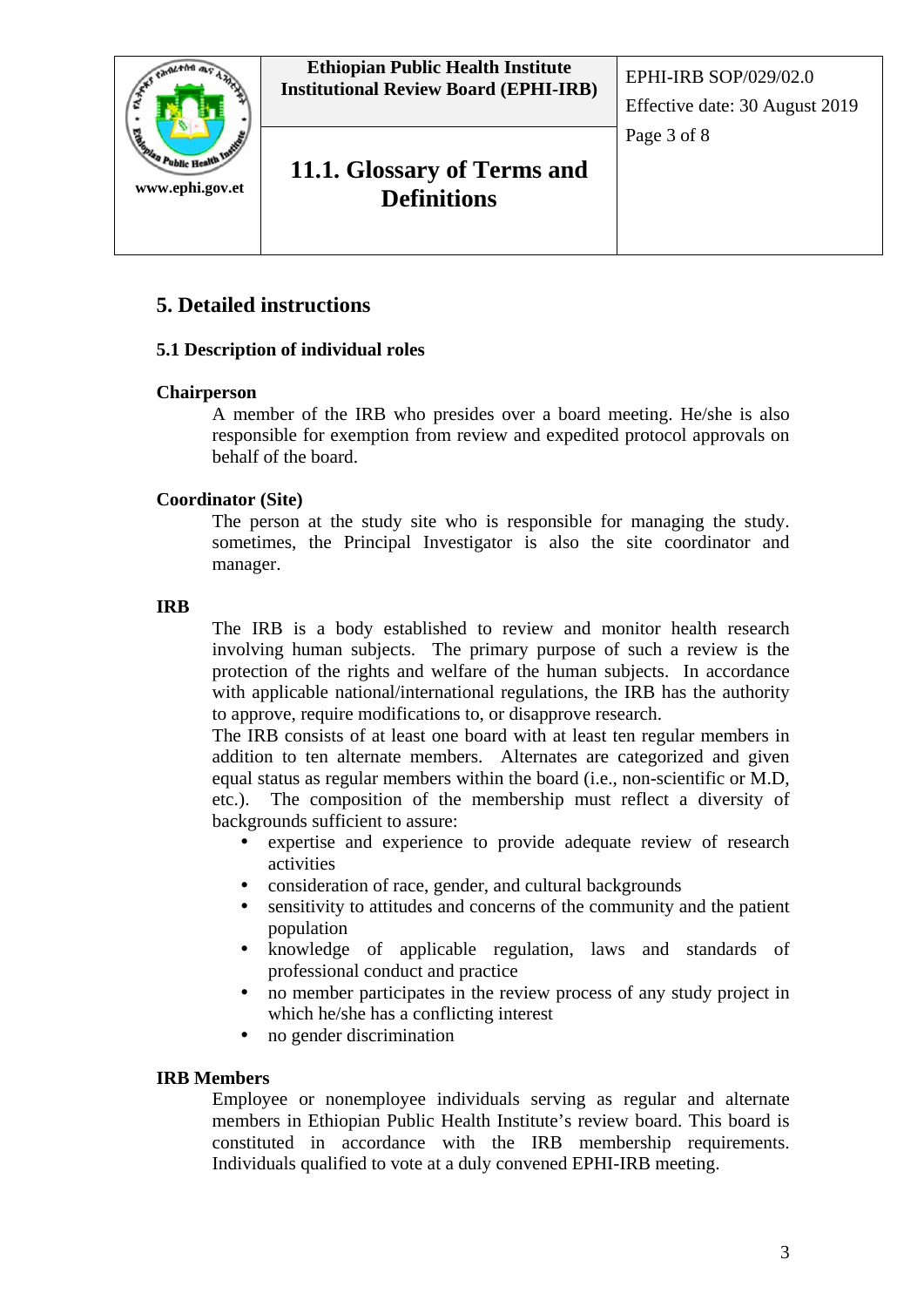

# **11.1. Glossary of Terms and Definitions**

## **Non-Local IRB Review**

Under certain circumstances, local review by an Institutional Review Board (IRB) may not be available, e.g., research conducted by investigators unaffiliated with an institution with an IRB. Local regulatory agencies such as FMHACA may allow review of research by IRBs in locations other than where the research is to be performed (e.g., independent IRB or commercial IRB). Therefore, an IRB may review studies that are not performed on-site as long as the requirements are met.

## **Principal Investigator**

Individual responsible for implementing and coordinating an investigational study.

#### **Secretariat**

Staff of the Scientific and Ethical Review Office (SERO) of Ethiopian Public Health Institute who are responsible for the day-to-day administrative functions and duties, which support the activities and responsibilities of EPHI-IRB. Nomenclature of the office can however be changed as found appropriate by the institute.

#### **Scientific and Ethical Review Office**

An office that serves as secretariat of EPHI-IRB

#### **SOP Team**

A selected group of EPHI members and administrative staff who prepare, review and periodically revise the IRB SOPs.

#### **Vice Chairperson**

A member of EPHI-IRB who assists the Chairperson as needed in conducting meetings and expedited review

#### **Vulnerable subjects**

A category of research participants that includes children, prisoners, pregnant women, handicapped or mentally disabled persons and economically or educationally disadvantaged persons and patients with diseases associated with stigma who are likely inclined to coercion or undue influence

Effective date: 30 August 2019

Page 4 of 8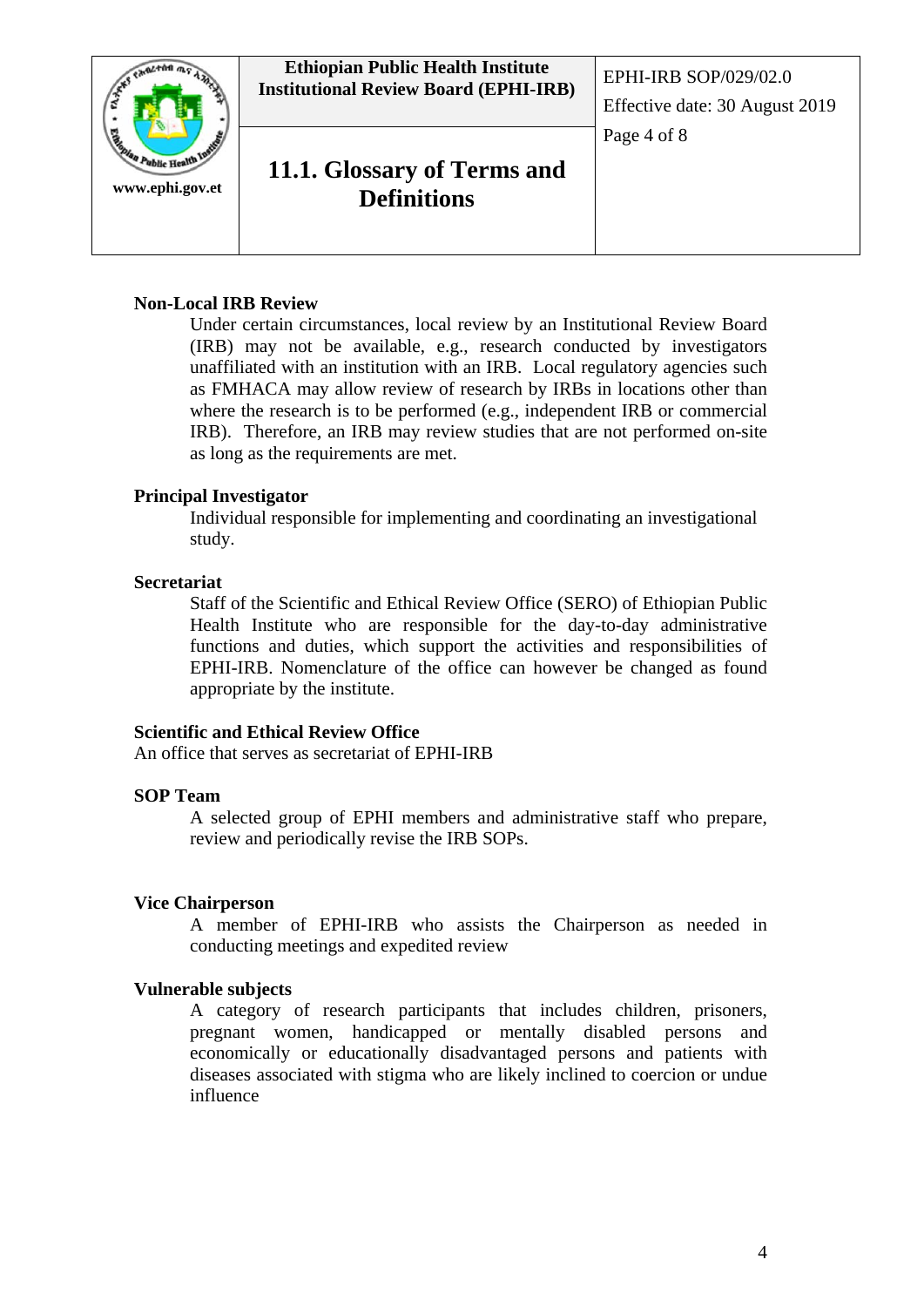

# **11.1. Glossary of Terms and Definitions**

## **5.2. Definition of Terms**

## **Active study files**

Supporting and approved documents, records containing communications, and reports that correspond to each active (current) study approved by the *EPHI* IRB.

## **Administrative documents**

Documents include official minutes of Board meetings as described in SOPEPHI IRB meeting minutes and voting records and the standard operating procedures, both historical files and Master Files as described in the SOP, SOP distribution, implementation and file maintenance.

## **Closed files**

Supporting and approved documents (protocols, protocol amendments, informed consents, announcements, investigator and site information), records containing communication and correspondence with the investigator, and reports (including but not limited to progress reports, IND Safety Reports, reports of injuries to subjects, scientific evaluations) that correspond to each study approved by the EPHI-IRB for which a final report has been reviewed and accepted. Closed files are archived for a minimum of three years following completion of the study. These files can be retrieved as needed.

## **Complementary food**

Foods other than breast milk or infant formula introduced to an infant to provide required nutrients to meet the need of an infant.

## **Deviation**

Any instance in which the current approved *EPHI* SOP cannot be or has not been followed.

## **Expedited approval**

An IRB approval granted only by the Chairperson of the EPHI IRB or a designated *EPHI* IRB member (not the full Board) for "minor" changes to current IRB-approved research activities and for research which involves no more than minimal risk

#### **Final report**

An obligatory review of study activities presented as a written report to the *EPHI* IRB after the last subject has completed all visits and all adverse experiences have been brought to appropriate resolution.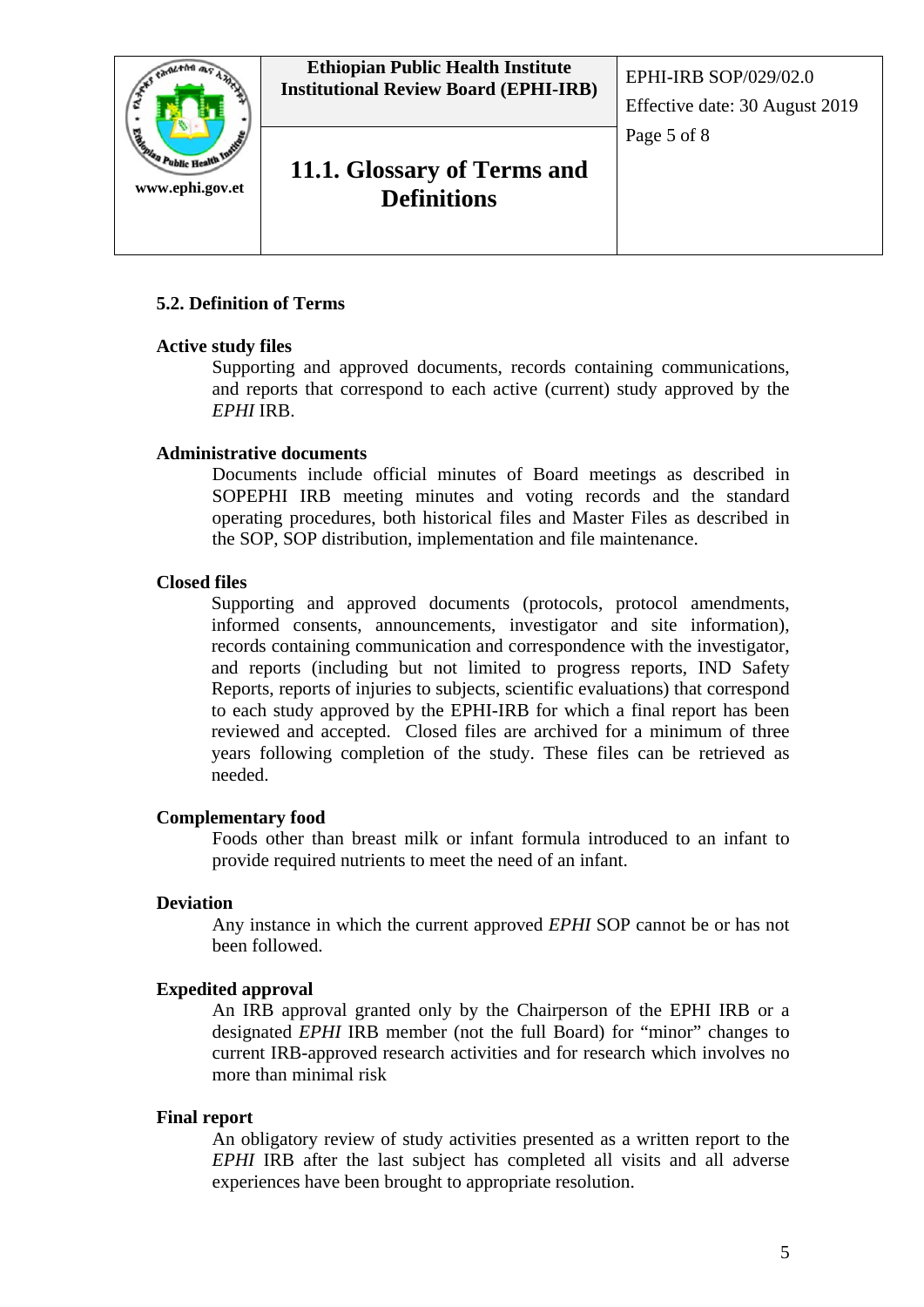

# **11.1. Glossary of Terms and Definitions**

Effective date: 30 August 2019 Page 6 of 8

Complete, comprehensive written description of a completed trial that describes the experimental materials and statistical design, presentation and evaluation of the trial results and statistical analyses.

## **Historical file**

A document file which was effectively used in the past and presently became obsolete or expired, but still had to be kept in a file for reference purposes.

## **Inactive study files**

Study protocols declared "Inactive" by EPHI-IRB after six months period of no communication following expire date of approval. Inactive study files are archived for a minimum of five years following approval expire date.

## **Investigational medical device**

A medical device which is the object of clinical research to determine its safety or effectiveness

## **Investigational New Drug (IND)**

Investigational new drug means a new substance, or biological product that is used in a clinical investigation. The term also includes a biological product that is used in vitro for diagnostic purposes. The terms "investigational drug" and "investigational new drug" are deemed to be synonymous for purposes of this part

## **Master files**

Original copies of documents such as SOPs, guidelines, instruction, manual with real signatures of preparers, reviewers and authorized persons are systematically stored in secured cabinets with limited access.

## **Medical device**

A medical device is any health care product that does not achieve any of its intended purposes by chemical action or by being metabolized. Medical devices include items such as diagnostic test kits, crutches, electrodes, prescribed beds, pacemakers, arterial grafts, intra-occular lenses, and orthopedic pins. Medical devices also include diagnostic aids such as reagents and test kits for *in vitro* diagnosis of disease and other conditions, (for example, pregnancy).

## **Minutes**

The official record of events, activities, and actions taken on agenda items presented to a duly constituted (quorum present) independent board review meeting. The minutes identify fully each protocol and/ or activity and record the outcomes of each voting action. The board votes separately on each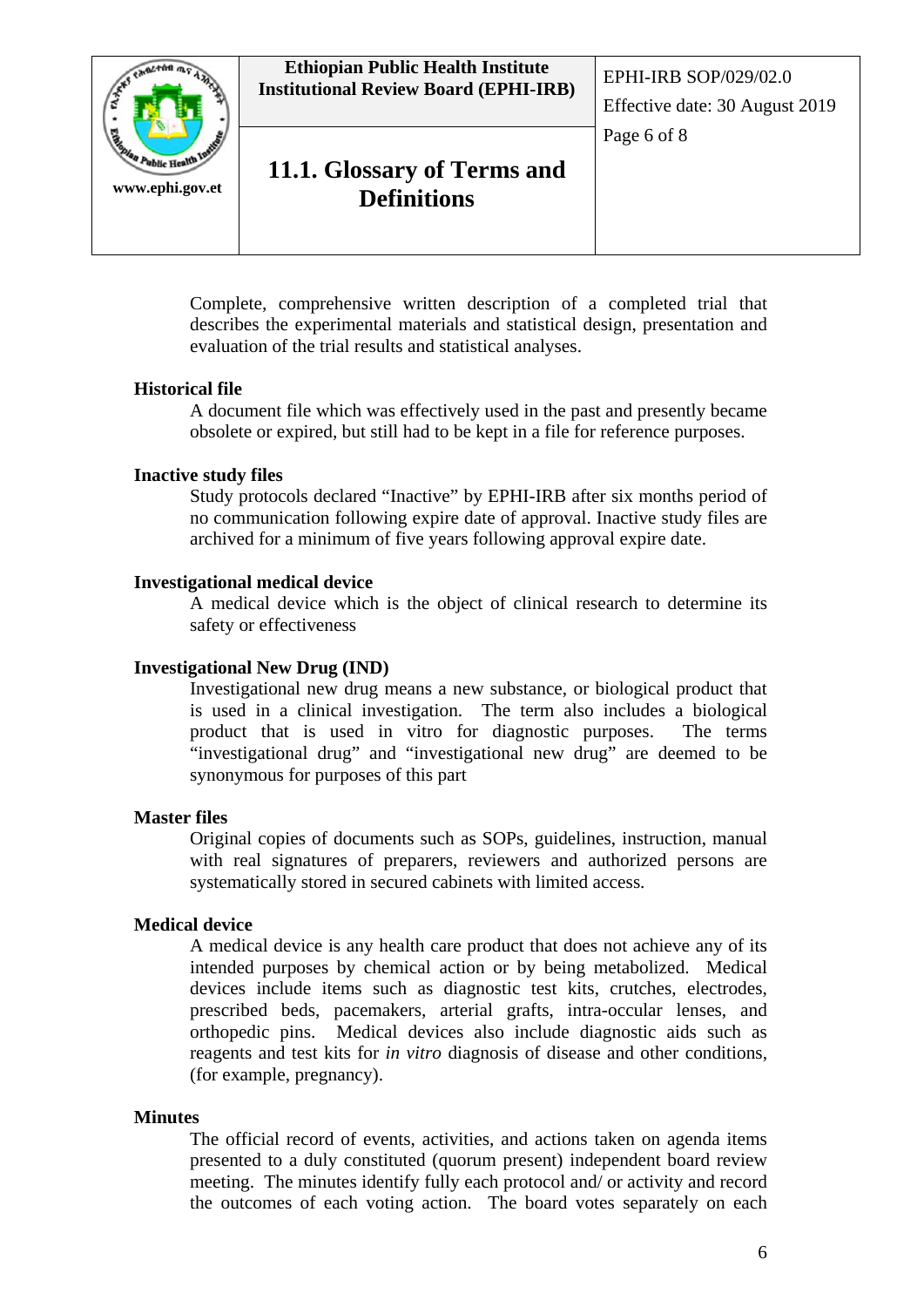

collective set or each item submitted for review: protocol, consent form, investigator, and advertisement(s). The record notes the number for, number against, the number of abstaining votes, and the reason for the abstention(s), without identifying the individual member's names.

#### **New study**

A study protocol including the informed consent, investigator's qualifications, information on the drug or device and advertisements (if applicable) presented to EPHI for approval for the first time and not previously approved by this Board. This includes re-application for those studies denied approval by EPHI

#### **Non-compliance record**

A list containing the identity of investigators who are considered by the Board to be non-compliant with national/international regulations or who fail to respond to the Board's requests, and the incident(s) justifying the reason for the determination of non-compliance.

#### **Non-significant Risk Device (NSR)**

A non-significant risk device is an investigational device that does not pose a significant risk.

#### **Progress Report**

An ongoing review of each investigator's study activities presented as a written report to obtain extended approval for the study from the *EPHI* IRB. Generally, these reports are due annually with the *EPHI* sending a written notification reminding the investigator of this obligation. More frequent reports may be requested at the discretion of the *EPHI* IRB.

#### **Protocol Amendment**

A change to the study protocol during the planning or course of the trial The amendment is a foreseen change to the study plan that requires formal approval by the sponsor.

#### **Quorum**

Attendance required to arrive at a decision at any convened meeting of the board. If 10 is the minimum number of members prescribed in the SOP, 6 of the regular and alternate members, which must include at least one nonaffiliated and one non-scientist constitutes a quorum and should be maintained throughout the discussions and voting portions of the meeting.